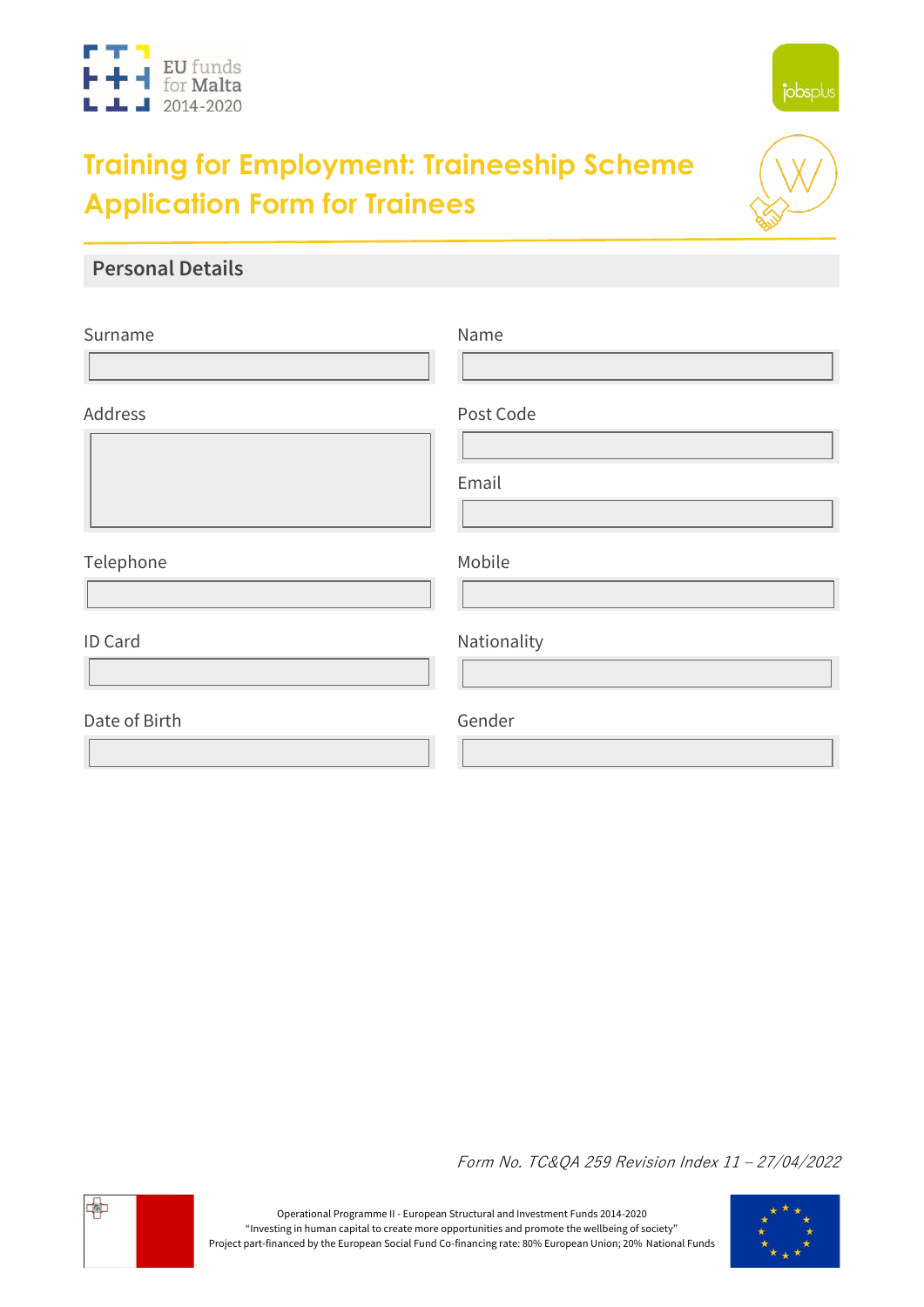



# **Qualifications and Education**

School leaving certificate held  $\bigcirc$  Yes

No

 $\bigcirc$  Education Level  $\bigcirc$  Primary Education

O Secondary Education

O Post-Secondary Education

Tertiary Education  $\bigcap$ 

Name of last institution attended:

Kindly indicate name of qualification if you selected Tertiary Education

#### **Work Placement Preference**

Kindly indicate three job preferences you would like to apply for:

Form No. TC&QA 259 Revision Index 11 – 27/04/2022



Operational Programme II - European Structural and Investment Funds 2014-2020 "Investing in human capital to create more opportunities and promote the wellbeing of society" Project part-financed by the European Social Fund Co-financing rate: 80% European Union; 20% National Funds